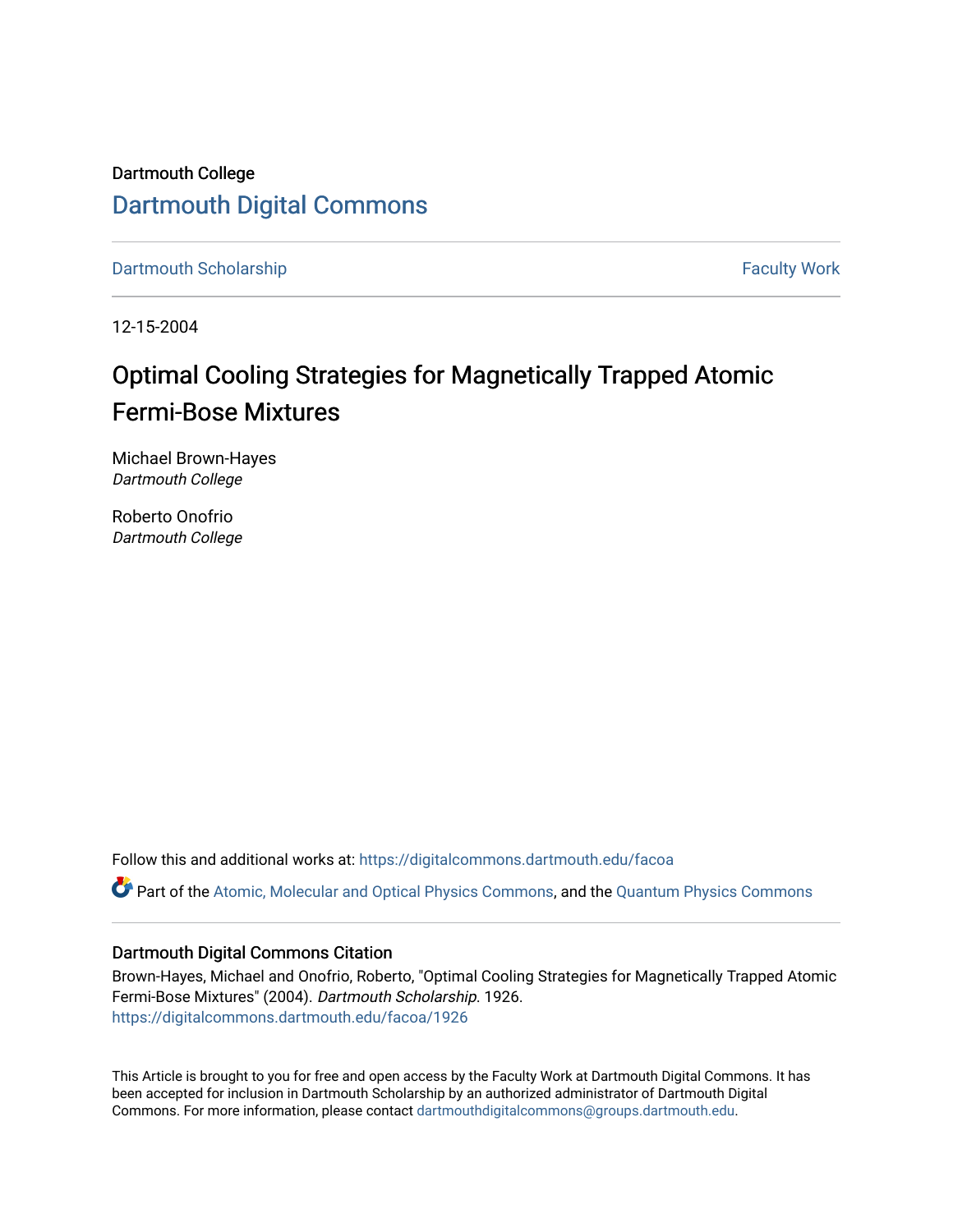## **Optimal cooling strategies for magnetically trapped atomic Fermi-Bose mixtures**

Michael Brown-Hayes<sup>1</sup> and Roberto Onofrio<sup>1,2,3</sup>

1 *Department of Physics and Astronomy, Dartmouth College, 6127 Wilder Laboratory, Hanover, New Hampshire 03755, USA*

2 *Dipartimento di Fisica "G. Galilei," Università di Padova, Via Marzolo 8, Padova 35131, Italy*

3 *Center for Statistical Mechanics and Complexity, INFM, Unità di Roma 1, Roma 00185, Italy*

(Received 24 September 2004; published 15 December 2004)

We discuss cooling efficiency for different-species Fermi-Bose mixtures in magnetic traps. A better heat capacity matching between the two atomic species is achieved by a proper choice of the Bose cooler and the magnetically trappable hyperfine states of the mixture. When a partial spatial overlap between the two species is also taken into account, the deepest Fermi degeneracy is obtained for an optimal value of the trapping frequency ratio between the two species. This can be achieved by assisting the magnetic trap with a deconfining light beam, as shown in the case of fermionic  ${}^{6}Li$  mixed with  ${}^{23}Na$ ,  ${}^{87}Rb$ , and  ${}^{133}Cs$ , with optimal conditions found for the not yet explored  ${}^{6}Li-{}^{87}Rb$  mixture.

DOI: 10.1103/PhysRevA.70.063614 PACS number(s): 03.75.Mn, 05.30.Fk, 32.80.Pj, 67.60. $-g$ 

The availability of different cooling techniques in the nanokelvin range has recently opened up a field of study of condensed matter systems at low densities. Mean-field theory can be reliably used in the low-density limit to understand many-body quantum phenomena involving dilute Bose gases, in particular superfluidity [1]. In the case of trapped Fermi gases, which maps the physics of interacting electrons in a metal, impressive progress has been made in the last few years. Following an observation of quantum degeneracy for an atomic Fermi gas [2], both ideal behavior—the effect of the Fermi pressure [3,4]—and the interacting features in Fermi-Bose mixtures [5] and in two-component Fermi gases [6], have been reported. More recently, Bose-Einstein condensation (BEC) of tightly confined Fermi pairs have been observed by various groups [7–11], including the spectroscopic results [12] that have been interpreted as the first evidence for a pairing gap in a fermionic superfluid [13]. These latest results are based upon the manipulation of the fermions scattering length through Feshbach resonances, in a strong coupling regime for the interacting atoms, also named *resonant* superfluidity [14]. While this evidence is a major breakthrough towards understanding the BCS-BEC crossover, it is also important to observe such a transition in a system with moderate scattering length, as this will mimic, in a different context, the situation of BCS Cooper pairs with the large correlation distance typical of low- $T_c$  superconductors [15]. According to theoretical predictions, this requires reaching much lower temperatures than the ones at which resonant superfluidity is expected, implying more challenges from the experimental viewpoint. In this paper we discuss the efficiency for sympathetically cooling different-mass Fermi-Bose species in a magnetic trap. We identify an optimal range of parameters where heat capacity matching between the two species in the mixture is obtained while optimizing their spatial overlap. It turns out that, by using a lightassisted magnetic trap (a feasible addition to many experimental setups already available for Fermi cooling) degeneracy parameters  $T/T_F$  in the 10<sup>-3</sup> range could be achieved.

In order to assess more quantitatively the cooling strategies, we consider magnetically trapped Fermi-Bose mixtures made of fermionic <sup>6</sup>Li, a promising candidate for observing

superfluidity features [15], and bosonic  $^{23}$ Na,  $^{87}$ Rb, and <sup>133</sup>Cs. Our discussion is elicited by a recent result obtained at Massachusetts Institute of Technology (MIT) [16], where a value of  $T/T_F \approx 0.05$  has been achieved by using a  ${}^{6}$ Li- ${}^{23}$ Na mixture in a magnetic trap. Other groups using same species Fermi-Bose mixtures like <sup>6</sup>Li-<sup>7</sup>Li have instead obtained higher  $T/T_F$  [3,4]. The MIT result can be simply explained, as discussed in [17], by considering the heat capacities of ideal Bose and Fermi that can be approximated in the degenerate regime respectively as

$$
C_B \simeq 10.8 \ k_B N_B \left(\frac{T}{T_c}\right)^3, \quad C_F \simeq \pi^2 k_B N_F \frac{T}{T_F}, \tag{1}
$$

where *T* is the temperature,  $T_c$  and  $T_F$  the critical temperature for the Bose-Einstein phase transition and the Fermi temperature, respectively,  $N_B$  and  $N_F$  the corresponding number of trapped atoms, and  $k_B$  the Boltzmann constant. By considering the heat capacity ratio  $C_B/C_F$ , supposing that there is complete spatial overlap between the two species, and expressing  $T_c$  and  $T_F$  in terms of the trapping frequencies  $\omega_B$ and  $\omega_F$ , the  $T/T_F$  ratio can be written as

$$
\frac{T}{T_F} \simeq 0.35 \left(\frac{\omega_B}{\omega_F}\right)^{3/2} \left(\frac{C_B}{C_F}\right)^{1/2}.
$$
 (2)

Since the MIT experiment involves a relatively large mass ratio between the two species,  $m_B/m_F \approx 4$ , and the trapping strengths are similar in a magnetic trap, the trapping frequency ratio  $\omega_B / \omega_F \simeq (m_F / m_B)^{1/2}$  implies a lower  $T / T_F$  degeneracy parameter with respect to the case of <sup>6</sup>Li sympathetically cooled with <sup>7</sup>Li. By assuming that sympathetic cooling stops completely when  $C_B/C_F \approx 0.1$ , an hypothesis which should be close to reality for experiments with complete evaporation of the Bose component as in [16], we obtain  $T/T_F \approx 0.11$  for a <sup>6</sup>Li-<sup>7</sup>Li mixture, while  $T/T_F \approx 0.04$  for a <sup>6</sup>Li-<sup>23</sup>Na mixture, estimates not dissimilar from the actual experimental values.

The fact that a large mass ratio between the Bose and the Fermi species is beneficial for reaching lower temperatures is due to basic quantum statistical laws. As seen from Eq. (1),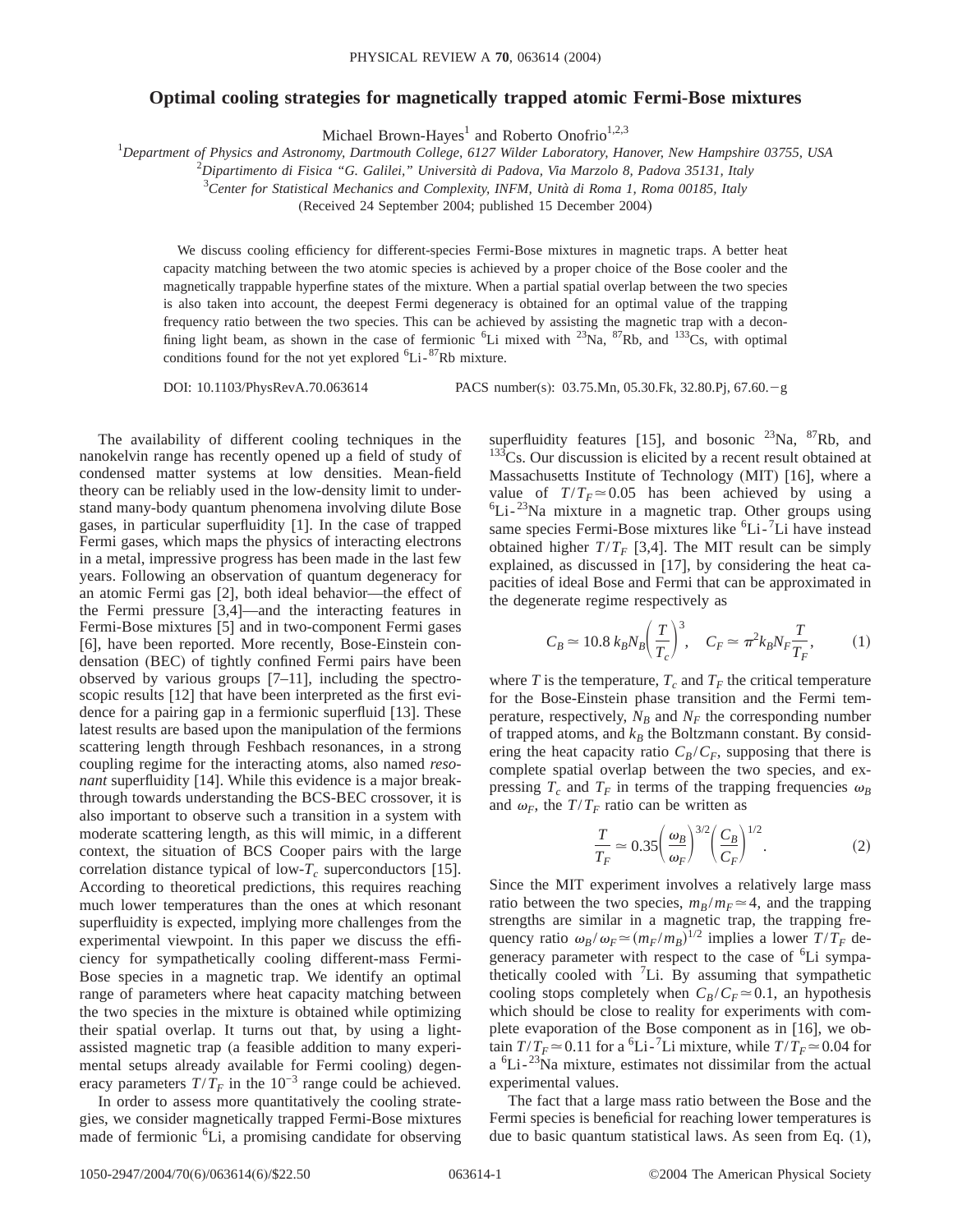TABLE I. Magnetically trappable Fermi-Bose mixtures in the ground state with  $\overline{6}$ Li as the fermionic component. For each mixture we report the hyperfine state  $(F, m_F)$ , the ratio between the  $m_F g_F$ factors of the Fermi and the Bose hyperfine states,  $\alpha$  $=(m_Fg_F)_{\text{fermion}}/(m_Fg_F)_{\text{boson}}$ , and the corresponding trapping frequency ratio.

| Fermi-Bose mixture           | Hyperfine states              | $\alpha$                      | $\omega_F/\omega_R$ |
|------------------------------|-------------------------------|-------------------------------|---------------------|
| ${}^{6}$ I i - ${}^{23}$ Na  | $Li(1/2,-1/2)$ -Na $(1,-1)$   | 2/3                           | 1.599               |
|                              | $Li(1/2,-1/2)$ -Na $(2,2)$    | 1/3                           | 1.130               |
|                              | $Li(3/2,3/2)$ -Na $(1,-1)$    | 2                             | 2.769               |
|                              | $Li(3/2,3/2)$ -Na $(2,2)$     | 1                             | 1.958               |
| ${}^{6}$ Li - ${}^{87}$ Rh   | $Li(1/2,-1/2)$ -Rb $(1,-1)$   | 2/3                           | 3.109               |
|                              | $Li(1/2,-1/2)$ -Rb $(2,2)$    | 1/3                           | 2.198               |
|                              | $Li(3/2,3/2)$ -Rb $(1,-1)$    | $\mathfrak{D}_{\mathfrak{p}}$ | 5.385               |
|                              | $Li(3/2,3/2) - Rb(2,2)$       | 1                             | 3.808               |
| ${}^{6}$ I i - ${}^{133}$ Cs | $Li(1/2,-1/2)$ -Cs $(3,-3)$   | 4/9                           | 3.138               |
|                              | $Li(1/2,-1/2)$ -Cs $(4,4)$    | 1/3                           | 2.718               |
|                              | $Li(3/2, -3/2)$ -Cs $(3, -3)$ | 4/3                           | 5.436               |
|                              | $Li(3/2,3/2)$ -Cs(4,4)        | 1                             | 4.707               |

the specific heat of a Bose gas in the degenerate regime decreases with the temperature as *T*<sup>3</sup> , while a Fermi gas has a milder, linear temperature dependence. In order to preserve a large heat capacity it is therefore important to maintain the Bose gas as close as possible to the classical regime. More classicality for the Bose gas can be easily achieved by using more massive species or, equivalently, in an inhomogeneous situation such as the one of harmonic trapping, by having smaller vibrational quanta  $\hbar \omega_B$  [18]. A purely optical trapping solution has been proposed in [19], by selectively trapping the two species in different potentials via different detunings in a bichromatic optical trap. In the context of magnetic trapping this can be instead obtained by using larger mass ratios  $m_B/m_F$ , for instance, using <sup>87</sup>Rb or <sup>133</sup>Cs as Bose coolers, and by properly choosing the combination of trapped hyperfine states. Different hyperfine states have different magnetic moments, and in Table I we show possible hyperfine states for various combinations of mixtures which are trappable with weak magnetic fields, including their trapping frequency ratio. It is evident that trapping frequency ratios  $\omega_F/\omega_B$  up to almost 5.5 can be obtained by using particular hyperfine states in the case of rubidium and cesium. However, there are two issues to be taken into account in the analysis when realistic losses of particles unavoidably occurring in the trap are taken into account. First, some mixtures are not optimal in terms of spin-exchange losses, and this favors some stretched states which have a natural protection against such a kind of losses. Second, very large mass ratios imply diminished spatial overlap between the trapped clouds, and also larger relative sagging due to the gravitational field. The consequent lack of complete overlap between the two species will affect the cooling efficiency. In the extreme case of a very large mass ratio for the two species, the two atomic clouds, due to gravity sagging, could end up with no overlap at all, therefore completely inhibiting any cooling. In the presence of losses inducing heating, as theoretically discussed in [20–22], the final temperature of the mixture will depend upon the balance between cooling and heating rates, and the partial overlap will diminish the former, shifting the equilibrium temperature to higher values than those estimated in Eq. (2).

The degree of spatial overlap between the Fermi and the Bose clouds in the inhomogeneous case can be quantified by considering a dimensionless figure of merit defined as [23]

$$
\eta = \int \rho_F^{1/2}(r)\rho_B^{1/2}(r)d^3r,\tag{3}
$$

where  $\rho_F$  and  $\rho_B$  are the densities of the Fermi and the Bose gases. From a quantum mechanical viewpoint  $\eta$  represents the scalar product between the amplitudes of the macroscopic wave functions associated with the two gases. The quantity  $\eta^2$  is proportional to the number of atoms which share the same region of space and therefore the cooling rate in the presence of a partial overlap will be decreased by the geometric factor  $\eta$  with respect to ideal overlap as  $Q_{\text{cool}}$  $\rightarrow \eta^2 \dot{Q}_{\text{cool}}$ . Accordingly, the minimum attainable degeneracy parameter  $T/T_F$  in the presence of a partial overlap will be increased as  $T/T_F \rightarrow \eta^{-2}T/T_F$ , since the balance between heating rate and cooling rate is now shifted towards higher equilibrium temperatures. The key point is that by choosing different trapping frequencies for the Bose and the Fermi gases, one can match their spatial sizes in spite of a large mass ratio between the two species. In particular, since the Bose gas is more massive and therefore more confined in a purely magnetic trap, its confinement should be made less stiff in order to match the size of the more delocalized, lighter Fermi gas.

A simple analysis can be developed in the Thomas-Fermi approximation, as in this case the density profiles of the two species can be obtained from the knowledge of the local chemical potentials. In a zero-temperature homogeneous Fermi-Bose mixture the chemical potentials  $\mu_F$ ,  $\mu_B$  are written in terms of the densities  $\rho_F$ ,  $\rho_B$  as [24,25]

$$
\mu_B = \lambda_B \rho_B + \lambda_{FB} \rho_F,
$$
  

$$
\mu_F = (6\pi^2)^{2/3} \frac{\hbar^2}{2m_F} \rho_F^{2/3} + \lambda_{FB} \rho_B,
$$
 (4)

where the parameters  $\lambda_B$ ,  $\lambda_{FB}$  have been introduced, with  $\lambda_B = 4 \pi \hbar^2 a_B / m$ ,  $\lambda_{FB} = 2 \pi \hbar^2 a_{FB} / m_{FB}$ ,  $a_i$  (*i*=*B* or *FB*) being the *s*-wave elastic scattering length, and  $m_{FB} = m_F m_B / (m_F)$  $+m_B$ ) the reduced mass. In the inhomogeneous case corresponding to trapping with potentials  $V_B(r)$ ,  $V_F(r)$ , we have  $\mu_B \rightarrow \mu_B - V_B(r)$ ,  $\mu_F \rightarrow \mu_F - V_F(r)$ , and then

$$
\rho_B(r) = \frac{\mu_B - V_B(r)}{\lambda_B} - \frac{\lambda_{FB}}{\lambda_B} \rho_F(r),
$$
  

$$
\rho_F(r) = \frac{1}{6\pi^2 h^3} \{ 2m_F [\mu_F - V_F(r)] - 2m_F \lambda_{FB} \rho_B \}^{3/2}, \quad (5)
$$

where the density dependence in the case of null interspecies interaction is easily recovered for  $\lambda_{FB}=0$ . An iterative technique in which the trial initial densities are the ones corre-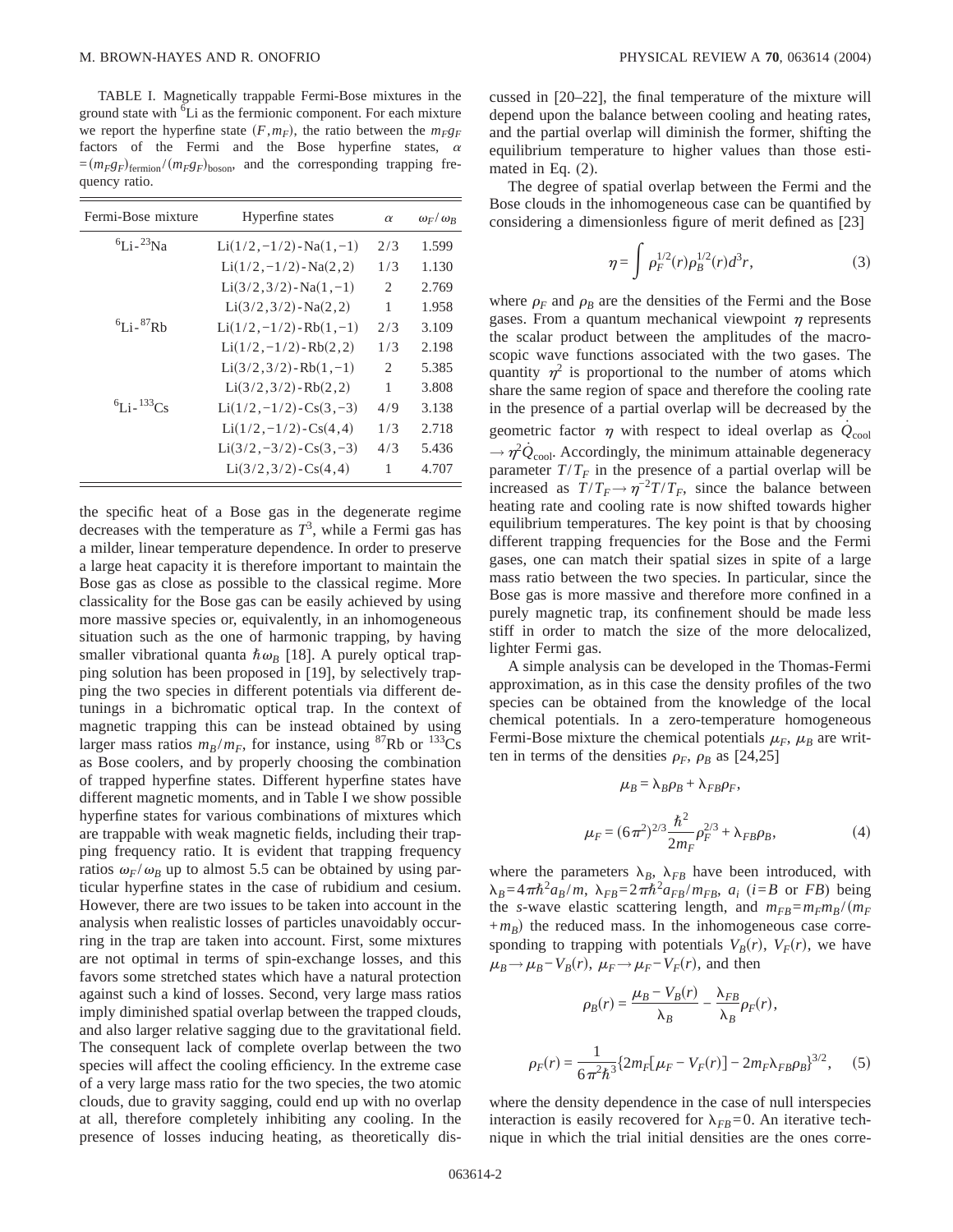

FIG. 1. Optimal sympathetic cooling of <sup>6</sup>Li with different Bose coolers. The degeneracy parameter  $T/T_F$  is shown the trapping frequency ratio  $\omega_F/\omega_B$  for the cases of fermionic <sup>6</sup>Li mixed with bosonic <sup>23</sup>Na (left), <sup>87</sup>Rb (center), and <sup>133</sup>Cs (right). The various curves within each mixture refer to various possible values for the interspecies scattering length,  $a_{FB}$ =−0.5 nm (dashed line),  $a_{FB}$ =0.0 nm (continuous),  $a_{FB}$ =1.0 nm (dot-dashed), while the known intraspecies scattering lengths for the Bose components have been assumed. The square corresponds to the MIT result obtained for the  $(3/3,3/2)-(2,2)$  combination of the <sup>6</sup>Li-<sup>23</sup>Na mixture [16].

sponding to noninteracting species allows us to evaluate numerically the density profiles in a three-dimensional situation also taking into account the presence of gravity. In Fig. 1 we report the degeneracy parameter  $T/T_F$  versus the  $\omega_F/\omega_B$  ratio for the stretched states of the mixtures, corresponding to the bottom row for each mixture in Table I. Initially, the degeneracy parameter has an inverse dependence upon  $\omega_F/\omega_B$ , as expected on the basis of Eq. (2) and the fact that the size of the heavier Bose gas is approaching that of the lighter Fermi counterpart. When the trapping frequency ratio is such that the Bose gas size exceeds the size of the Fermi gas, and the relative sagging is starting to play a role due to the weakened trapping frequency for the Bose gas, the overlap factor decreases significantly and the  $T/T_F$  ratio increases. An optimal  $\omega_F/\omega_B$  is then obtained for each mixture, with the lowest values obtained for the <sup>6</sup>Li-<sup>87</sup>Rb mixture as a compromise betweeen a larger ratio  $m_B/m_F$  with respect to the <sup>6</sup>Li-<sup>23</sup>Na mixture, and a smaller relative sagging with respect to the <sup>6</sup>Li-<sup>133</sup>Cs mixture. In the latter mixture, unlike the former two mixtures, the effect of sagging is quite substantial, as it can be seen in Fig. 2 where the degeneracy parameter is shown versus the  $\omega_F/\omega_B$  ratio in presence or absence of gravity, for various values of the absolute trapping frequency of the Bose species. Indeed, gravity sagging introduces an absolute scale for the frequencies in such a way that the cooling curves depend not only on the  $\omega_F/\omega_B$  ratio, but on the absolute values of the frequencies. Analogous curves for the other two mixtures show a much milder dependence on gravity sagging. The various curves for each Fermi-Bose mixture in Fig. 1 correspond to different values for the interspecies scattering length, including the case without interspecies interactions. It is worth pointing out that the interspecies scattering lengths have not yet been measured, and that our analysis reproduces the observed value for the degeneracy parameter obtained by the MIT group if a negative value  $a_{FB} \approx$ −(0.5–1) nm is assumed, at variance with the theoretical estimate reported in [26], and compatible with the discussion reported in [25] where a window on the values of the interspecies scattering length was estabilished based on issues of stability and lack of phase separation for the Fermi-Bose mixture. The presence of attractive interspecies interactions  $(a_{FB} < 0)$ , naturally present or momentarily induced by a Feshbach resonance, could allow to increase for some time the overlap between the species enhancing the cooling speed, as demonstrated in the case of the  ${}^{40}$ K $-{}^{87}$ Rb mixture [27].

This analysis is limited by the static picture implicit in Eq. (2), which in a more detailed study should be superseded by a simulation of the master equation for the Fermi-Bose mixture during cooling, also including the dependence of the density profiles upon the temperature [28]. Despite these limitations, from Fig. 1 it is evident that the magnetic trap alone is far from being optimized for cooling, and that more selective confinement of the Fermi and the Bose species is necessary to achieve the highest degeneracy.

One way to move the trapping frequency ratio in the region where  $T/T_F$  is minimized is to use a focused laser beam as in usual optical dipole traps. The different detunings of the light with respect to the atomic transitions can be exploited to achieve a weaker confinement for the Bose species. Su-



FIG. 2. Optimal sympathetic cooling for a  ${}^{6}Li$   $133Cs$  in presence of gravity. The degeneracy parameter  $T/T_F$  is shown vs the trapping frequency ratio  $\omega_F/\omega_B$  for various values of the absolute frequency of the Bose species, in absence of (dashed), and in presence of, gravity [continuous curves, with  $\omega_B/2\pi=50$  Hz (a),  $\omega_B/2\pi$ =100 Hz (b),  $\omega_B/2\pi$ =150 Hz (c)], for an interspecies scattering length of  $a_{FB}$ =−0.5 nm. The influence of gravity sagging in the cooling efficiency is particularly evident for weak confinement.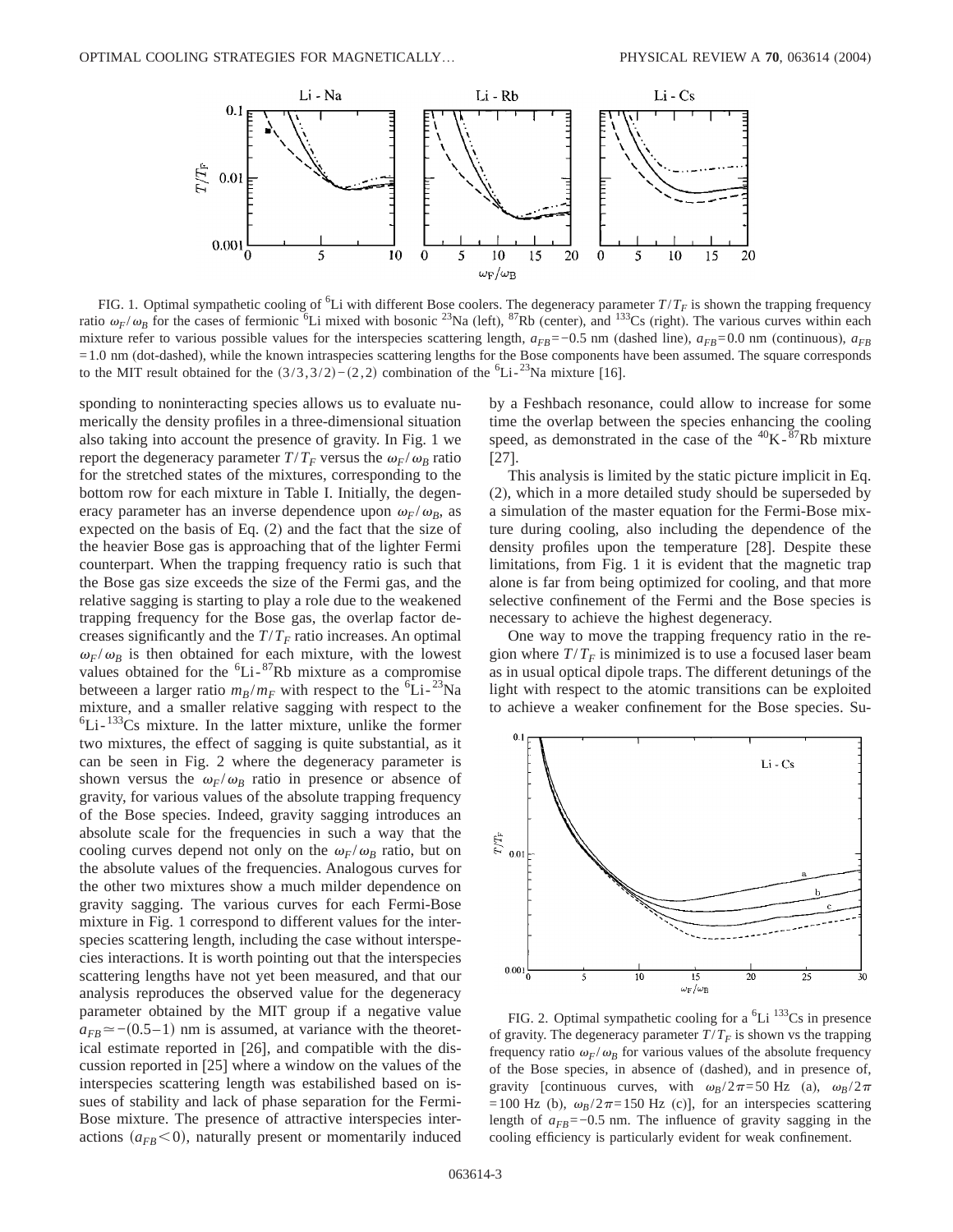

FIG. 3. Trapping Fermi-Bose mixtures in light-assisted magnetic traps. The trapping frequencies (top panels, Bose species, dashed line) and their ratio (bottom panels) are depicted vs the laser power of the deconfining beam for the Bose species, for the cases of  $6Li^{-23}Na$  (left),  $6f_1$ ;  $^{133}Cs$  (right), We discuss the case of a loffe Pritchard magnetic Li- ${}^{87}$ Rb (center), and  ${}^{6}$ Li- ${}^{133}$ Cs (right). We discuss the case of a Ioffe-Pritchard magnetic trap with radial gradient  $B'_r$  = 170 G/cm, axial curvature  $B_{\alpha}^{\prime\prime}$ =125 G/cm<sup>2</sup>, and bias field  $B_0$ =1 G. The optical antitrap is assumed to have a focused laser beam with waist  $w=8 \mu m$ , and a wavelength  $\Lambda$ =560, 741, and 808 nm in the three cases, respectively. These wavelengths are blue detuned by 5% with respect to the corresponding atomic transition for the Bose species, enough to ensure small residual scattering rates.

perimposed with the trapping magnetic potential, generated for instance through a Ioffe-Pritchard magnetic trap, a laser beam propagates along the axial direction of the magnetic trap. The trapping angular frequencies in the presence of the laser beam can be written as  $(\alpha = B, F)$ 

$$
\omega_{\alpha} = [(\omega_{\alpha}^{ax}{}^2 + \xi_{\alpha}^{ax}{}^2)^{1/2} (\omega_{\alpha}^{r}{}^2 + \xi_{\alpha}^{r}{}^2)]^{1/3}, \tag{6}
$$

where  $\omega_{\alpha}^{ax}$  ( $\omega_{\alpha}^{r}$ ) is the intrinsic trapping angular frequency of the magnetic trap for the species  $\alpha$  in the axial (radial) direction and  $\xi_{\alpha}^{ax}$   $(\xi_{\alpha}^{r})$  is the angular frequency due to the focused laser beam in the axial (radial) direction. The latter are derived by the trapping potential due to the laser beam, which we assume to propagate along the direction *x*,

$$
U_{\alpha}(x,r) = -\frac{\hbar \Gamma_{\alpha}^{2} T^{\alpha} P}{4\pi I_{\alpha}^{sat} w^{2}} \frac{\exp\left(\frac{-2r^{2}}{w^{2} (1 + x^{2}/R^{2})}\right)}{1 + x^{2}/R^{2}},
$$
(7)

where  $r^2 = y^2 + z^2$  in the radial direction,  $T^{\alpha} = 1/(\Omega_{\alpha} - \Omega)$ +1/ $(\Omega_{\alpha}+\Omega)$  is a parameter related to the detuning between the atomic transition angular frequencies  $\Omega_{\alpha}=2\pi c/\Lambda_{\alpha}$ , and the laser angular frequency  $\Omega = 2\pi c/\Lambda$  ( $\Lambda_{\alpha}$ ,  $\Lambda$  being the atomic transition and laser beam wavelengths, respectively), *P* and *w* power and waist of the laser beam,  $R = \pi w^2 / \Lambda$  its Rayleigh range,  $\Gamma_{\alpha}$  the atomic transition linewidth, and  $I_{\alpha}^{sat}$  $= \hbar \Omega_{\alpha}^{3} \Gamma_{\alpha} / 12 \pi c^{2}$  is the saturation intensity for the atomic transition. By setting  $\hbar \Gamma_\alpha^2 T^\alpha / 4 \pi I_\alpha^{sat} w^2 = \delta_\alpha$  we get contributions to the angular trapping frequencies due to the deconfining beam as

$$
\xi_{\alpha}^{ax} = \sqrt{\frac{1}{m_{\alpha}} \frac{\partial^2 U}{\partial x^2}} = \sqrt{\frac{2 \delta_{\alpha} P}{m_{\alpha} R^2}},
$$

$$
\xi_{\alpha}^r = \sqrt{\frac{1}{m_{\alpha}} \frac{\partial^2 U}{\partial y^2}} = \sqrt{\frac{1}{m_{\alpha}} \frac{\partial^2 U}{\partial z^2}} = \sqrt{\frac{4 \delta_{\alpha} P}{m_{\alpha} w^2}}.
$$
(8)

If the laser wavelength  $\Lambda$  is blue detuned with respect to the atomic transition wavelength of the Bose species the contribution of the focused laser beam will decrease the curvature of the overall trapping, corresponding to imaginary values for  $\xi_{\alpha}^{ax}$ ,  $\xi_{\alpha}^{r}$  in Eq. (8). In Fig. 3 we present the dependence of the frequencies and their ratio versus the laser power for a fixed relative detuning of the laser beam with respect to the atomic transition wavelength of the Bose species. Due to the smaller atomic transition wavelength for  ${}^{6}Li$  versus  ${}^{23}Rb$  and <sup>133</sup>Cs, the trapping strength of the Fermi species is also increased, while for the case of  $^{23}$ Na there is a slight decrease. It is evident that for moderate values of the power of the laser beam, it is possible to bring the  $\omega_F/\omega_B$  ratio to the value minimizing the degeneracy parameter  $T/T_F$  for the three mixtures. Although we have focused on a particular example, the possibility to deconfine in a selective way a magnetically trapped species by means of a focused bluedetuned beam is quite general, and relies on well-explored techniques which have been implemented for other purposes,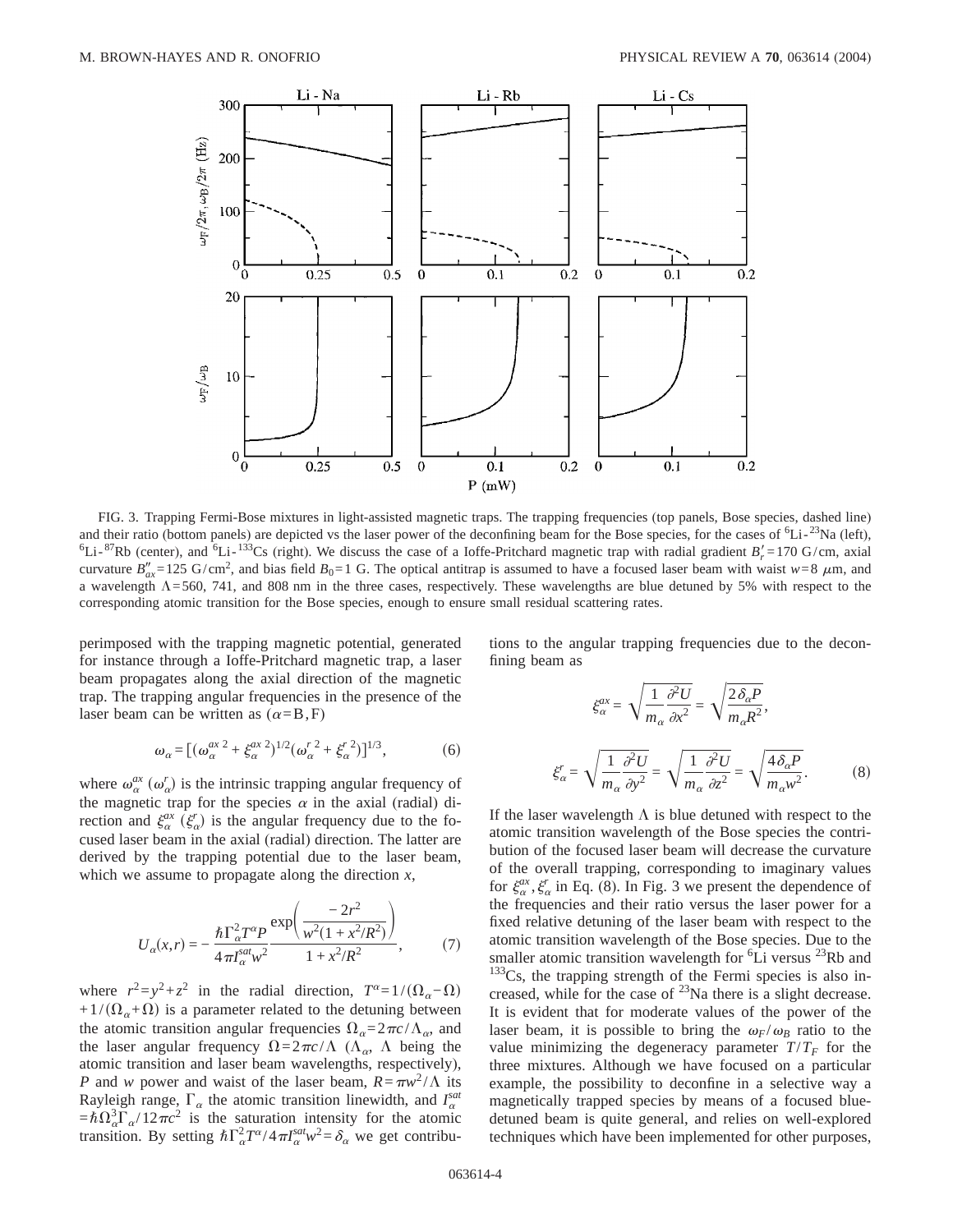namely the suppression of Majorana spin-flip losses during evaporative cooling of Bose species [29] (see also [30] for related recent work).

In summary, we have discussed Fermi-Bose cooling in a magnetic trap and how it can be optimized by using a laser beam. The result of this analysis can be summarized as showing that the  ${}^{6}Li-{}^{87}Rb$  mixture is the more promising for achieving degeneracy parameters in the  $10^{-3}$  range, provided that the interspecies scattering length is large enough and possibly negative. This also leads to the need for determining the interspecies scattering lengths, as this is crucial to identify configurations manifesting efficient sympathetic cooling, possibly also exploiting Feshbach resonances at low or moderate values of magnetic field. With respect to the  ${}^{6}Li-{}^{23}Na$ mixture,  ${}^{6}$ Li- ${}^{87}$ Rb allows for significantly larger  $\omega_F/\omega_B$  ratios, and consequently smaller values of  $T/T_F$ , could be achieved. Over the  ${}^{6}Li - {}^{133}Cs$ ,  ${}^{87}Rb$  has the advantage that the relative gravitational sagging is less pronounced, and it is easier to bring it close to Bose condensation. Moreover, on the practical side, both lithium and rubidium can take advantage of the same diode laser technology. The achievement of  $T/T_F \approx 10^{-3}$  is considered crucial to obtain fermion superfluidity in the widest range of the relevant parameter space and to study Fermi-Bose quantum fluids [31].

M.B.H. acknowledges support from the Dartmouth Graduate Fellowship program, and R.O. acknowledges partial support through Cofinanziamento MIUR protocollo 2002027798\_001.

- [1] A. L. Fetter and A. A. Svidzinsky, J. Phys.: Condens. Matter **13**, R135 (2001); A. J. Leggett, Rev. Mod. Phys. **73**, 307 (2001); C. J. Pethick and H. Smith, *Bose-Einstein Condensation in Dilute Gases* (Cambridge University Press, Cambridge, 2002); L. P. Pitaevskii and S. Stringari, *Bose-Einstein Condensation* (Oxford Science Publications, Oxford, 2003).
- [2] B. DeMarco and D. S. Jin, Science **285**, 1703 (1999).
- [3] A. G. Truscott, K. E. Strecker, W. I. McAlexander, G. B. Partridge, and R. G. Hulet, Science **291**, 2570 (2001).
- [4] F. Schreck, L. Khaykovich, K. L. Corwin, G. Ferrari, T. Bourdel, J. Cubizolles, and C. Salomon, Phys. Rev. Lett. **87**, 080403 (2001).
- [5] G. Modugno, G. Roati, F. Riboli, F. Ferlaino, R. J. Brecha, and M. Inguscio, Science **297**, 2240 (2002).
- [6] K. M. O'Hara, S. L. Hemmer, M. E. Gehm, S. R. Granade, and J. E. Thomas, Science **298**, 2179 (2002).
- [7] C. A. Regal, M. Greiner, and D. S. Jin, Phys. Rev. Lett. **92**, 040403 (2004).
- [8] M. Bartenstein, A. Altmeyer, S. Riedl, S. Jochim, C. Chin, J. H. Denschlag, and R. Grimm, Phys. Rev. Lett. **92**, 120401 (2004).
- [9] M. W. Zwierlein, C. A. Stan, C. H. Schunck, S. M. F. Raupach, A. J. Kerman, and W. Ketterle, Phys. Rev. Lett. **92**, 120403 (2004).
- [10] J. Kinast, S. L. Hemmer, M. E. Gehm, A. Turlapov, and J. E. Thomas, Phys. Rev. Lett. **92**, 150402 (2004).
- [11] T. Bourdel, L. Khaykovich, J. Cubizolles, J. Zhang, F. Chevy, M. Teichmann, L. Tarruell, S. J. J. M. F. Kokkelmans, and C. Salomon, Phys. Rev. Lett. **93**, 050401 (2004).
- [12] C. Chin, M. Bartenstein, A. Altmeyer, S. Riedl, S. Jochim, J. Hecker Denschlag, and R. Grimm, Science **305**, 1128 (2004).
- [13] J. Kikkunen, M. Rodriguez, and P. Törma, Science **305**, 1131 (2004).
- [14] E. Timmermans, V. Furuya, P. W. Milonni, and A. K. Kerman, Phys. Lett. A **285**, 228 (2001); M. Holland, S. J. J. M. F. Kokkelmans, M. L. Chiofalo, and R. Walser, Phys. Rev. Lett. **87**, 120406 (2001); M. L. Chiofalo, S. J. J. M. F. Kokkelmans, J. N. Milstein, and M. J. Holland, *ibid.* **88**, 090402 (2002); Y. Ohashi and A. Griffin, *ibid.* **89**, 130402 (2002).
- [15] H. T. C. Stoof, M. Houbiers, C. A. Sackett, and R. G. Hulet,

Phys. Rev. Lett. **76**, 10 (1996).

- [16] Z. Hadzibabic, S. Gupta, C. A. Stan, C. H. Schunck, M. W. Zwierlein, K. Dieckmann, and W. Ketterle, Phys. Rev. Lett. **91**, 160401 (2003).
- [17] R. Onofrio and C. Presilla, J. Stat. Phys. **115**, 57 (2004).
- [18] In a recent analysis [L. D. Carr and Y. Castin, Phys. Rev. A **69**, 043611 (2004)], different conclusions have been obtained, pointing out efficient cooling for a ratio  $\omega_F/\omega_B$ <1, i.e., with a Fermi gas more classical than the Bose counterpart. This originates from a different definition of efficiency, measured as the decrease of the temperature per number of evaporated bosons, and aimed at minimizing the number of bosons lost in the process, rather than obtaining lower temperatures. However, the heat capacity of an ideal and harmonically trapped Bose gas below  $T_c$  does not depend on the number of bosons, since  $C_B \approx 13k_B(k_BT/\hbar\omega_b)^3$ , which is instead increased by lowering  $\omega_b$  at a given temperature. Moreover, a ratio  $\omega_F/\omega_B$ <1 is detrimental to the spatial overlap for all the possible Fermi-Bose mixtures of alkali-metal atoms, apart from the not yet utilized <sup>40</sup>K-<sup>23</sup>Na mixture.
- [19] R. Onofrio and C. Presilla, Phys. Rev. Lett. **89**, 100401 (2002); C. Presilla and R. Onofrio, *ibid.* **90**, 030404 (2003).
- [20] E. Timmermans, Phys. Rev. Lett. **87**, 240403 (2001).
- [21] L. D. Carr, T. Bourdel, and Y. Castin, Phys. Rev. A **69**, 033603 (2004).
- [22] J. Dziarmaga and K. Sacha, Phys. Rev. A **68**, 043607 (2003); Laser Phys. **14**, 628 (2004).
- [23] The choice of other indicators for the degree of spatial overlap, such as the product of the two densities then integrated over space,  $\int d^3r \int d^3r' \rho_F(r) \rho_B(r')$ , does not change the analysis within a 10% accuracy.
- [24] K. Molmer, Phys. Rev. Lett. **80**, 1804 (1998).
- [25] R. Roth, Phys. Rev. A **66**, 013614 (2002).
- [26] E. Timmermans and R. Cotè, Phys. Rev. Lett. **80**, 3419 (1998).
- [27] G. Ferrari, M. Inguscio, W. Jastrzebski, G. Modugno, G. Roati, and A. Simoni, Phys. Rev. Lett. **89**, 053202 (2002).
- [28] M. Amoruso, A. Minguzzi, S. Stringari, M. P. Tosi, and L. Vichi, Eur. Phys. J. D **4**, 261 (1998).
- [29] K. B. Davis, M. O. Mewes, M. R. Andrews, N. J. van Druten,